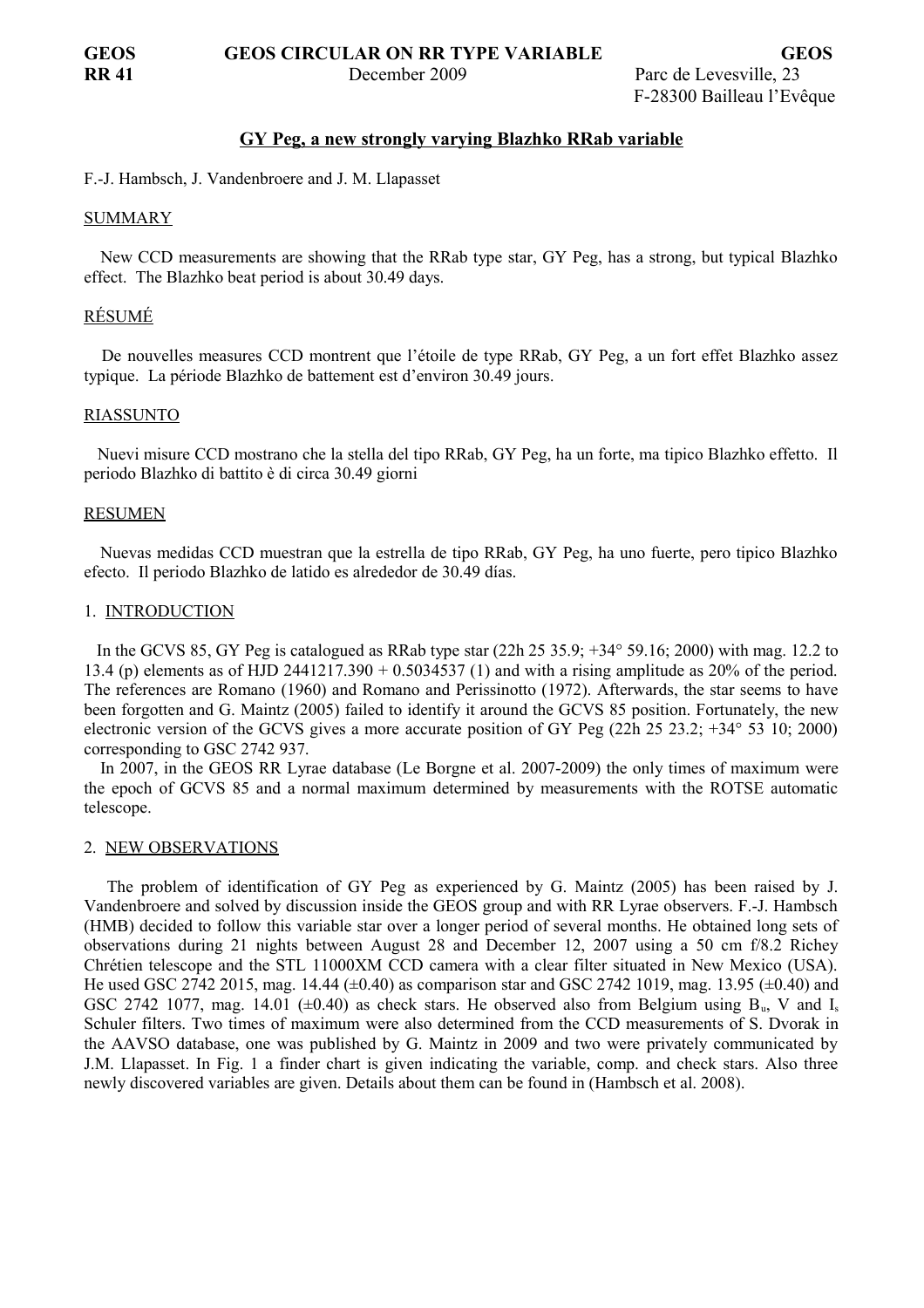

Fig. 1. Finding chart of GY Peg as well as newly discovered variables (red circles) including comparison (green circle) and check stars (blue circles).

## 3. PERIOD ANALYSIS AND STUDY OF THE BLAZHKO EFFECT

With the epoch of the GCVS 85 and all the times of maximum at disposal (see Table 1), we have calculated a linear regression and obtained the following new elements of the period of GY Peg:

HJD 5441217.3873 
$$
(\pm 0.003) + 0.50344433
$$
  $(\pm 0.0000008)$  E (2)

The standard deviation of the O-C =  $\pm$ 0.0110 d.

 Even with the large gap of 28 years between the epoch of the GCVS and the other maxima, it seems nevertheless that the period of GY Peg has been constant concerning its long term behaviour. On the other hand, concerning the short term behaviour and that is a discovery, the CCD measurements of F.-J. Hambsch are showing that GY Peg is an RRab type star with a strong Blazhko effect with a modulation of the O-C values and different heights of the maxima (see Fig. 2).

 Unfortunately, all the new data for GY Peg cannot be analyzed simultaneously (different instrument sizes and different filters used) and the various series of measurements do not allow to find more details about the Blazhko effect via algorithms. However, a search using only the heights of the maxima of HMB for GY Peg gives a period of 30.49 days which is a good approximation of the Blazhko beat period. Fig. 3 shows the power spectrum based on the O-C values. The spectrum clearly shows a peak at 0.0328 c/d (30.49 d). The y-axis is the reduction factor of the variance, i.e. the ratio between (1 minus the variance after introducing the periodicity) and (the initial variance of the O-C values). The calculation was done by E. Poretti.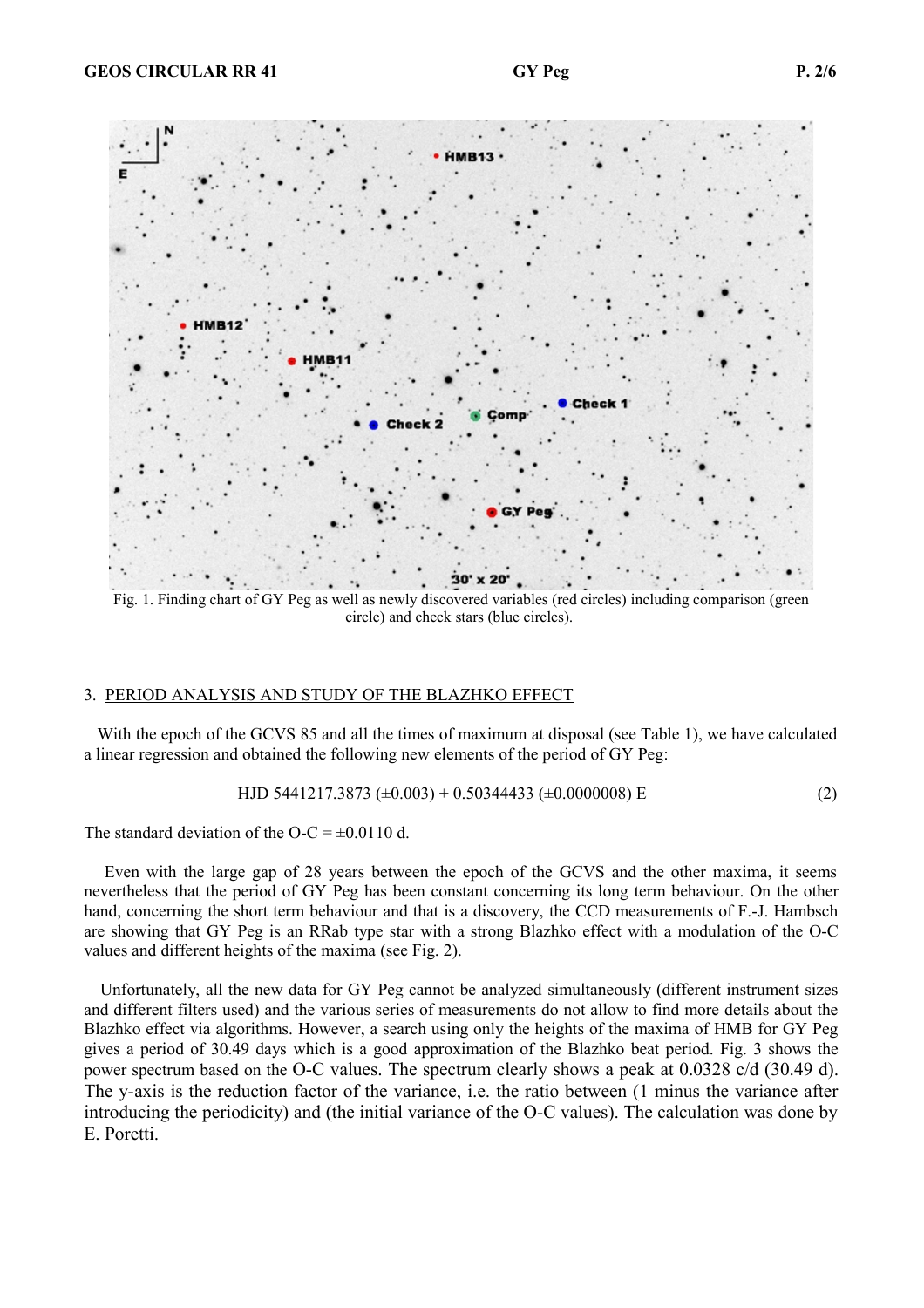

Fig. 2: Folded light curve of GY Peg based on the New Mexico measurements of HMB



 Fig. 3: Power spectrum based on the O-C values, showing a peak at 0.0328 c/d (30.49 d), the Blazhko beat period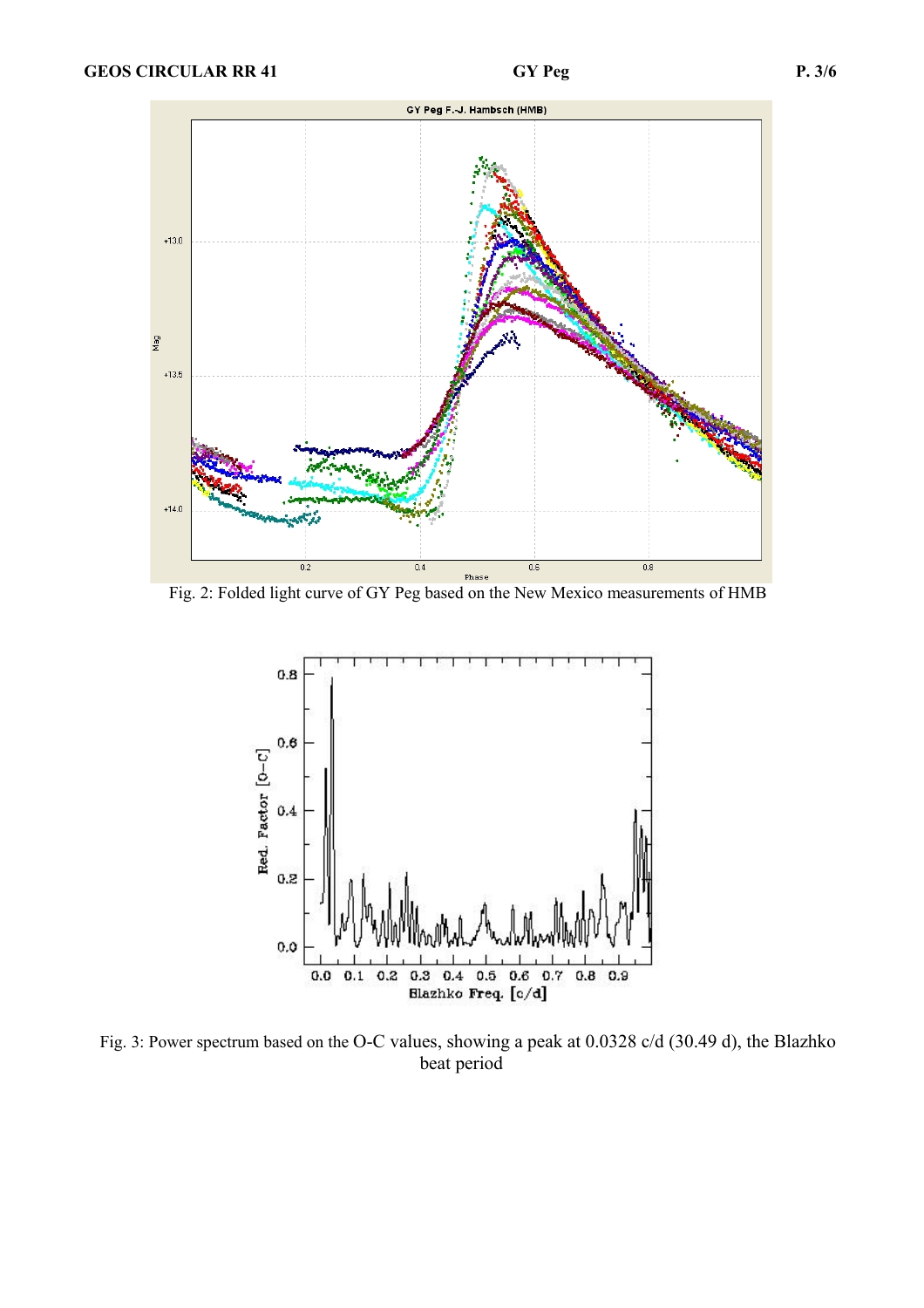|  |  |  |  |  | Table 1: Times of maximum of GY Peg |  |  |  |
|--|--|--|--|--|-------------------------------------|--|--|--|
|--|--|--|--|--|-------------------------------------|--|--|--|

| Observer    | Mode             | <b>SITE</b> | $HJD(2400000+)$ | <u>Accuracy</u> | $\overline{\mathrm{E}}$ | $O-C(2)$ |
|-------------|------------------|-------------|-----------------|-----------------|-------------------------|----------|
| <b>GCVS</b> | phot             |             | 41217.390       |                 | $\mathbf{0}$            | $+0.003$ |
| <b>ROT</b>  | <b>CCD</b>       |             | 51306.912       |                 | 20041                   | $-0.003$ |
| <b>ROT</b>  | CCD              |             | 51361.780       |                 | 20150                   | $-0.011$ |
| <b>DKS</b>  | CCD              | <b>USA</b>  | 54054.710       | 0.002           | 25499                   | $-0.004$ |
| <b>DKS</b>  | CCD              | <b>USA</b>  | 54100.536       | 0.003           | 25590                   | $+0.008$ |
| <b>HMB</b>  | CCD              | <b>NM</b>   | 54333.621       | 0.002           | 26053                   | $-0.001$ |
| <b>HMB</b>  | <b>CCD</b>       | NM          | 54336.646       | 0.002           | 26059                   | $+0.003$ |
| <b>HMB</b>  | <b>CCD</b>       | NM          | 54341.679       | 0.002           | 26069                   | $+0.001$ |
| <b>HMB</b>  | <b>CCD</b>       | $\rm{NM}$   | 54345.711       | 0.0025          | 26077                   | $+0.006$ |
| <b>HMB</b>  | CCD              | $\rm{NM}$   | 54348.738       | 0.003           | 26083                   | $+0.012$ |
|             | CCD              | <b>NM</b>   |                 | 0.001           |                         |          |
| <b>HMB</b>  |                  |             | 54357.773       |                 | 26101                   | $-0.015$ |
| <b>HMB</b>  | CCD              | NM          | 54361.799       | 0.001           | 26109                   | $-0.016$ |
| <b>HMB</b>  | CCD <sub>V</sub> | $\mathbf M$ | 54365.335       | 0.002           | 26116                   | $-0.004$ |
| <b>HMB</b>  | CCD Bu           | $\mathbf M$ | 54365.335       | 0.002           | 26116                   | $-0.004$ |
| <b>HMB</b>  | <b>CCD Rs</b>    | $\mathbf M$ | 54365.335       | 0.004           | 26116                   | $-0.004$ |
| <b>HMB</b>  | <b>CCD</b>       | NM          | 54365.838       | 0.001           | 26117                   | $-0.005$ |
| <b>HMB</b>  | CCD <sub>V</sub> | $\mathbf M$ | 54366.345       | 0.002           | 26118                   | $-0.001$ |
| <b>HMB</b>  | CCD Rs           | $\mathbf M$ | 54366.345       | 0.003           | 26118                   | $-0.001$ |
| <b>HMB</b>  | CCD Bu           | $\mathbf M$ | 54366.346       | 0.003           | 26118                   | $-0.000$ |
| <b>HMB</b>  | <b>CCD</b>       | NM          | 54368.869       | 0.002           | 26123                   | $+0.005$ |
| <b>HMB</b>  | <b>CCD</b>       | <b>NM</b>   | 54370.890       | 0.002           | 26127                   | $+0.013$ |
| <b>HMB</b>  | <b>CCD</b>       | NM          | 54376.922       | 0.003           | 26139                   | $+0.003$ |
| <b>HMB</b>  | CCD <sub>V</sub> | $\mathbf M$ | 54379.450       | 0.004           | 26144                   | $+0.014$ |
| <b>HMB</b>  | CCD Bu           | $\mathbf M$ | 54379.455       | 0.006           | 26144                   | $+0.019$ |
| <b>HMB</b>  | <b>CCD Rs</b>    | $\mathbf M$ | 54379.455       | 0.005           | 26144                   | $+0.019$ |
| <b>HMB</b>  | CCD Bu           | $\mathbf M$ | 54380.448       | 0.005           | 26146                   | $+0.005$ |
| <b>HMB</b>  | CCD <sub>V</sub> | $\mathbf M$ | 54380.450       | 0.003           | 26146                   | $+0.007$ |
| MAI         | <b>CCD</b>       | ${\bf D}$   | 54380.451       | 0.0025          | 26146                   | $+0.008$ |
| <b>HMB</b>  | <b>CCD Rs</b>    | $\mathbf M$ | 54380.453       | 0.004           | 26146                   | $+0.010$ |
| <b>HMB</b>  | CCD <sub>V</sub> | $\mathbf M$ | 54381.453       | 0.003           | 26148                   | $+0.003$ |
| <b>HMB</b>  | CCD Bu           | $\mathbf M$ | 54381.454       | 0.004           | 26148                   | $+0.004$ |
| ${\rm HMB}$ | CCD Rs           | M           | 54381.455       | 0.004           | 26148                   | $+0.005$ |
| <b>LLA</b>  | <b>CCD</b>       | ${\bf F}$   | 54392.503       | 0.001           | 26170                   | $-0.022$ |
| <b>LLA</b>  | <b>CCD</b>       | ${\bf F}$   | 54395.564       | 0.0015          | 26176                   | $+0.018$ |
| <b>HMB</b>  | <b>CCD</b>       | NM          | 54400.590       | 0.003           | 26186                   | $+0.009$ |
| <b>HMB</b>  | <b>CCD</b>       | NM          | 54401.605       | 0.005           | 26188                   | $+0.017$ |
| <b>HMB</b>  | CCD              | <b>NM</b>   | 54402.616       | 0.002           | 26190                   | $+0.022$ |
| <b>HMB</b>  | <b>CCD</b>       | NM          | 54403.626       | 0.002           | 26192                   | $+0.025$ |
| <b>HMB</b>  | <b>CCD</b>       | NM          | 54408.648       | 0.002           | 26202                   | $+0.012$ |
| <b>HMB</b>  | <b>CCD</b>       | NM          | 54410.653       | 0.002           | 26206                   | $+0.003$ |
| <b>HMB</b>  | CCD <sub>V</sub> | <b>NM</b>   | 54418.695       | 0.001           | 26222                   | $-0.010$ |
| <b>HMB</b>  | CCD Bu           | NM          | 54418.696       | 0.002           | 26222                   | $-0.009$ |
| <b>HMB</b>  | CCD Is           | <b>NM</b>   | 54419.699       | 0.002           | 26224                   | $-0.012$ |
| <b>HMB</b>  | CCD Bu           | <b>NM</b>   | 54419.700       | 0.002           | 26224                   | $-0.011$ |
| <b>HMB</b>  | CCD <sub>V</sub> | <b>NM</b>   | 54419.701       | 0.002           | 26224                   | $-0.010$ |
| <b>HMB</b>  | CCD <sub>V</sub> | <b>NM</b>   | 54420.704       | 0.003           | 26226                   | $-0.014$ |
| ${\rm HMB}$ | CCD Is           | <b>NM</b>   | 54420.704       | 0.002           | 26226                   | $-0.014$ |
| <b>HMB</b>  | CCD Bu           | <b>NM</b>   | 54420.706       | 0.002           | 26226                   | $-0.012$ |
| <b>HMB</b>  | CCD Is           | NM          | 54423.725       | 0.002           | 26232                   | $-0.014$ |
| <b>HMB</b>  | CCD Bu           | NM          | 54423.726       | 0.002           | 26232                   | $-0.013$ |
| <b>HMB</b>  | CCD <sub>V</sub> | <b>NM</b>   | 54423.727       | 0.002           | 26232                   | $-0.012$ |
| <b>HMB</b>  | $CCD\ {\rm Is}$  | NM          | 54426.750       | 0.002           | 26238                   | $-0.010$ |
| <b>HMB</b>  | CCD Bu           | <b>NM</b>   | 54426.751       | 0.002           | 26238                   | $-0.009$ |
| <b>HMB</b>  | CCD V            | <b>NM</b>   | 54426.753       | 0.003           | 26238                   | $-0.007$ |
| <b>HMB</b>  | CCD Bu           | M           | 54428.265       | 0.005           | 26241                   | $-0.005$ |
| <b>HMB</b>  | <b>CCD Rs</b>    | $\mathbf M$ | 54428.266       | 0.003           | 26241                   | $-0.004$ |
| <b>HMB</b>  | CCD <sub>V</sub> | $\mathbf M$ | 54428.272       | 0.004           | 26241                   | $+0.002$ |

Notes : GCVS = epoch of GCVS 85; ROT = normal maxima determined with the ROTSE measurements; DKS = S. Dvorak; HMB = F.-J. Hambsch; MAI = G. Maintz and LLA = J. M. Llapasset Sites : NM = New Mexico (USA) ; M = Mol (Belgium)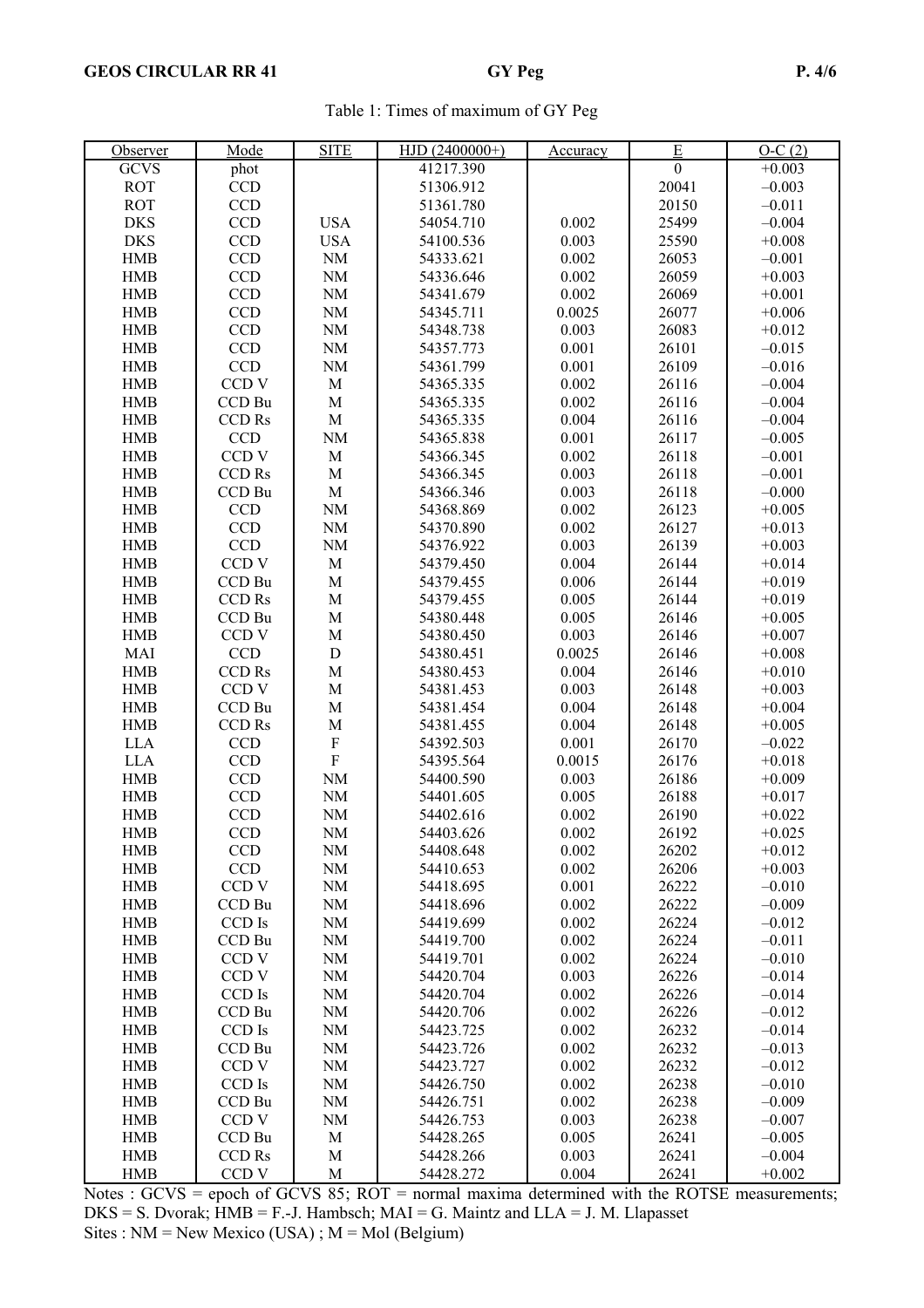

**GY Peg haut m ax versus ph B**

Fig. 4: GY Peg: magnitude at maximum versus Blazhko phase

 The data of Figs. 4 and 5 cover a little more than three Blazhko periods. However, they are not perfectly distributed over all the Blazhko phases and they result from measurements of two telescopes situated in two different continents. We can nevertheless see that the highest maxima are occurring sooner than the lowest one's. This behaviour is typical for some of the Blazhko effect stars, but other Blazhko RRab stars have different characteristics, i.e. CX Lyr (de Ponthière et al., 2009). Hence this behaviour can not generally been used to determine the Blazhko period. The magnitude of the maxima of GY Peg fluctuates with an amplitude of  $\pm$  0.6 magnitudes along the Blazhko period while their O-C are going from about +0.02 to –0.02 d during the same time. In fact, the full light curve of GY Peg is changing along the Blazhko period with a total amplitude of variation for a cycle of the main pulsation going from 0.5 to 1.3 magnitude. However, not only the maximum amplitude is changing but the minimum amplitude, too (see Fig. 2).



**O-C (2) versus ph B**

Fig. 5: GY Peg: O-C of maxima versus Blazhko phase

 From Fig. 5 we observe that the (O-C) value is negative when the magnitude of the maximum is high and that the (O-C) value increases abruptly when the magnitude of the maximum decreases. Again a typical